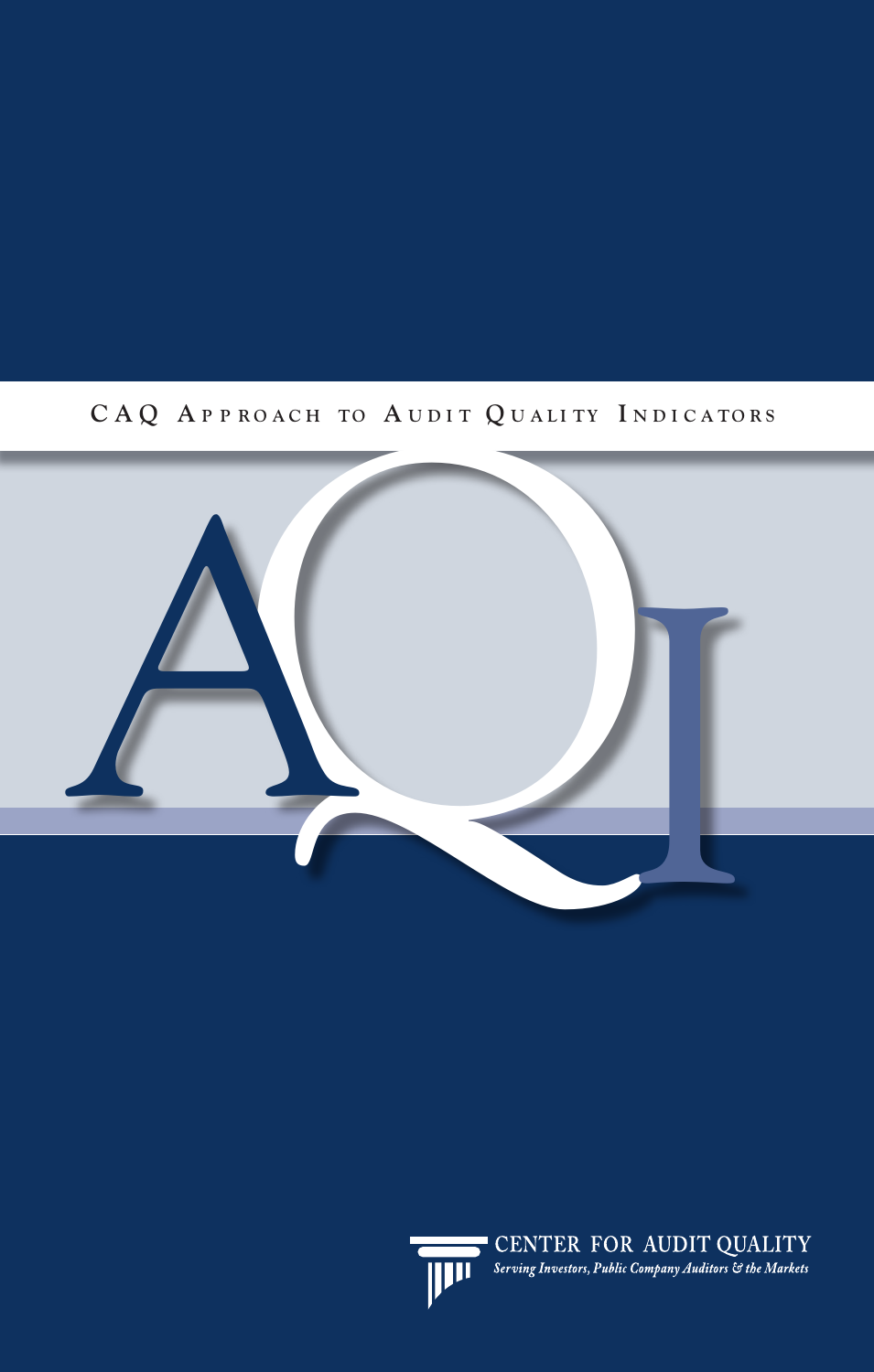**The Center for Audit Quality (CAQ) is an autonomous public policy organization dedicated to enhancing investor confidence and public trust in the global capital markets. The CAQ fosters high quality performance by public company auditors, convenes and collaborates with other stakeholders to advance the discussion of critical issues requiring action and intervention, and advocates policies and standards that promote public company auditors' objectivity, effectiveness, and responsiveness to dynamic market conditions. Based in Washington, D.C., the CAQ is affiliated with the American Institute of Certified Public Accountants (AICPA).**

**The CAQ Approach to Audit Quality Indicators reflects the views of the Center as of April 2014.**

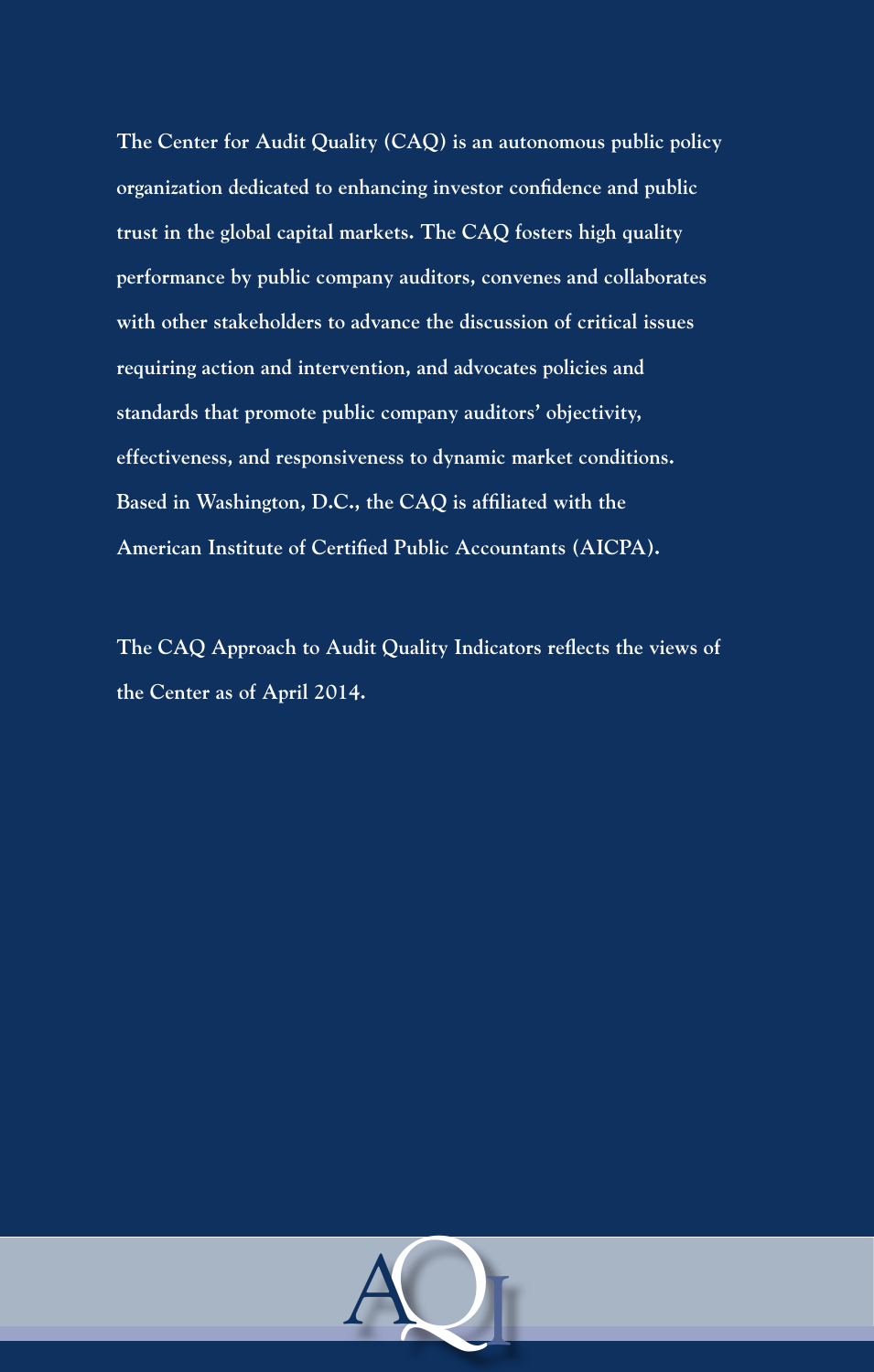The Center for Audit Quality (CAQ) has closely followed the Public Company Accounting Oversight Board's (PCAOB or the Board) Audit Quality Indicators (AQI) initiative and appreciates the efforts shown by the Board to (1) develop measures that may provide further insight into audit quality, as outlined in the PCAOB's briefing paper<sup>1</sup> presented at the May 15-16, 2013 Standing Advisory Group (SAG) meeting, and (2) conduct outreach to the SAG<sup>2</sup> and Investor Advisory Group (IAG)<sup>3</sup> members, and other stakeholders, to further inform its thinking in this important area. The CAQ also recognizes that there have been a variety of other research projects and global initiatives on the topic of audit quality. However, there has not been universal agreement on a definition of audit quality, an audit quality framework,<sup>4</sup> or the most relevant indicators of audit quality and how and to whom they should be communicated.

In May 2013, the CAQ submitted a letter to the PCAOB,<sup>5</sup> in which we expressed agreement that reliable AQIs could be used by both the PCAOB and auditors to enhance audit quality; and noted our belief that AQIs could be used to better inform stakeholders about key matters that contribute to audit quality, including how those matters evolve over time. We also (1) outlined our perspectives on the components of an audit quality definition; (2) highlighted the role the audit committee plays in providing oversight of the audit and the importance of linking the AQIs to the quality control standards; and (3) presented selection criteria to be applied during the process of identifying potential AQIs.

Since this letter was submitted, we have continued to develop perspectives regarding which indicators may be most relevant and how they should be communicated to stakeholders. In doing so, the CAQ has performed outreach to investors, audit committees, and other stakeholder groups.<sup>6</sup> These outreach efforts have led the CAQ to develop an approach to communicating AQIs, which focuses on the communication of engagement-specific metrics to audit committees and recognizes the critical role that audit committees play in the oversight of the audit.<sup>7</sup>

The CAQ has also developed a set of potential AQIs that we believe, collectively, will provide the greatest opportunity to enhance discussions between auditors and audit committees and the most benefit to audit committees in fulfilling their responsibility relative to the oversight of the audit. The CAQ plans to subject these potential AQIs to pilot testing, and to solicit additional feedback through outreach efforts to assess their overall usefulness to audit committees.

In this paper, the CAQ provides its perspectives regarding: (1) the background and context for the discussion of AQIs, (2) a suggested approach for the communication of AQIs, (3) the identification of a set of potential AQIs, and (4) an overview of the CAQ's pilot-testing initiative.

<sup>1</sup> See, PCAOB Briefing Paper, Discussion — *Audit Quality Indicators*, May 15 – 16, 2013.

<sup>2</sup> See, PCAOB's *AQI Update*, SAG Meeting, November 14, 2013.

<sup>3</sup> See, *Report from the Working Group: Audit Quality Indicators*, IAG Meeting, October 16, 2013.

<sup>4</sup> In February 2014, the International Auditing and Assurance Standards Board released, *A Framework for Audit Quality: Key Elements that Create an Environment for Audit Quality*, which describes the different elements that create the environment for audit quality at the engagement, firm, and national levels, as well as relevant interactions and contextual factors. However, the IAASB's framework does not present a definition of audit quality or provide AQIs. 5 See, CAQ letter to PCAOB, May 13, 2013.

<sup>6</sup> For instance, feedback was solicited from the CAQ's Stakeholders Advisory Panel, which consists of investors, audit committees, preparers, audit professionals, academics, and former standard-setters. Additionally, the CAQ held a roundtable with audit committee members to solicit feedback.

<sup>7</sup> See, SEC Final Rule, *Standards Relating to Listed Company Audit Committees, Section B. Responsibilities Relating to Registered Public Accounting Firms.*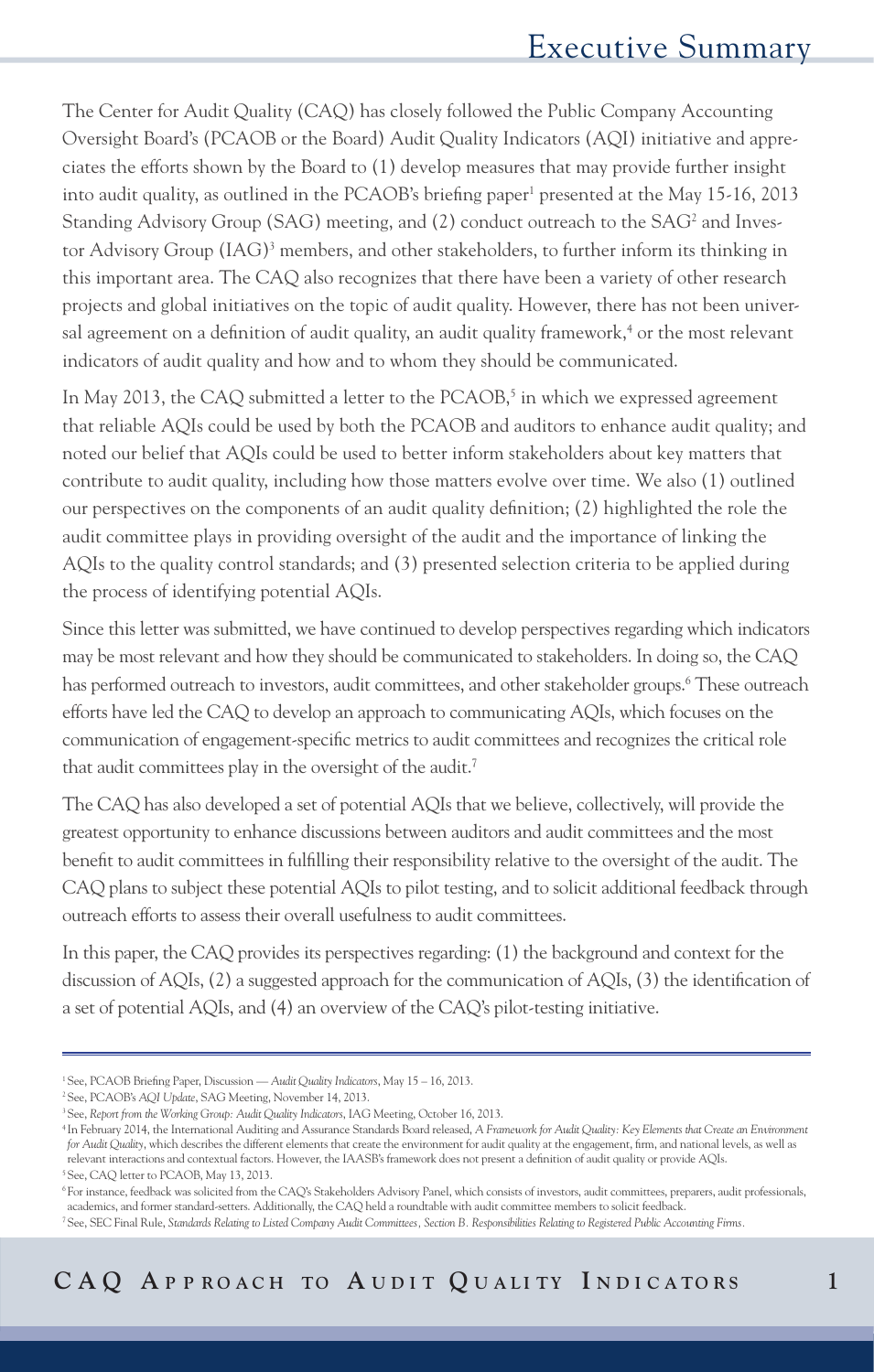# Overview of Audit Quality Indicators

The term 'audit quality indicators' has been used by various stakeholder groups, including the PCAOB, the U.S. Department of the Treasury's Advisory Committee on the Auditing Profession, the International Auditing and Assurance Standards Board (IAASB), audit committees, and the audit profession, to describe a way to assess the quality of an audit. However, depending on the stakeholder, the meaning and purpose of an AQI may differ. For this reason, we believe it is important for readers to understand how the term AQI is being used in this paper.

Audit firms are required to establish a system of quality control that complies with regulatory and legal requirements and that ensures audit reports issued by the firm are appropriate. An audit firm's system of quality control is intended to address certain key elements, such as independence, integrity, objectivity, personnel management (which includes sufficiency of resources, technical knowledge and experience), engagement performance, communication and reporting, and monitoring.

The CAQ believes a set of potential AQIs could provide additional perspective on the key elements of a firm's system of quality control as it applies to a particular audit, and could be useful to further an audit committee's understanding of matters that may contribute to the performance of a quality audit. For instance, a set of AQIs could promote robust discussions about an audit firm's ability to support and perform quality audits. They may also assist audit committees in better understanding the audit firm's policies, procedures, and processes related to its system of quality control. Additionally, a set of AQIs may provide audit committees insight into the engagement team's performance. A set of AQIs may also assist audit committees in better understanding the risks to audit quality that may exist on the audit, which could allow for more robust discussions about the audit firm's plan to manage such risks. However, due to the nature and number of inputs that can impact the quality of an audit, no single metric should be viewed as having a causal relationship to audit quality. Nevertheless, we believe a set of indicators, taken as a whole, may provide those overseeing the audit with information and additional transparency into the systems and processes that underlie the performance of an audit.

In identifying potential AQIs for this purpose, we believe it is important to consider the following thematic elements of audit quality, which were developed with consideration of perspectives provided by various standard setters around the world, $8$  and are based upon the key elements discussed above. Therefore we believe they facilitate the identification of matters that are most relevant to an audit committee's oversight responsibilities.

<sup>8</sup> For example, the United Kingdom's Financial Reporting Council's five potential key drivers of audit quality; the IAASB's publication *A Framework for Audit Quality: Key Elements that Create an Environment for Audit Quality*; the International Standard on Quality Control No. 1; and the PCAOB's Quality Control Interim Standard, Section 20, *System of Quality Control for a CPA Firm's Accounting and Auditing Practice.*

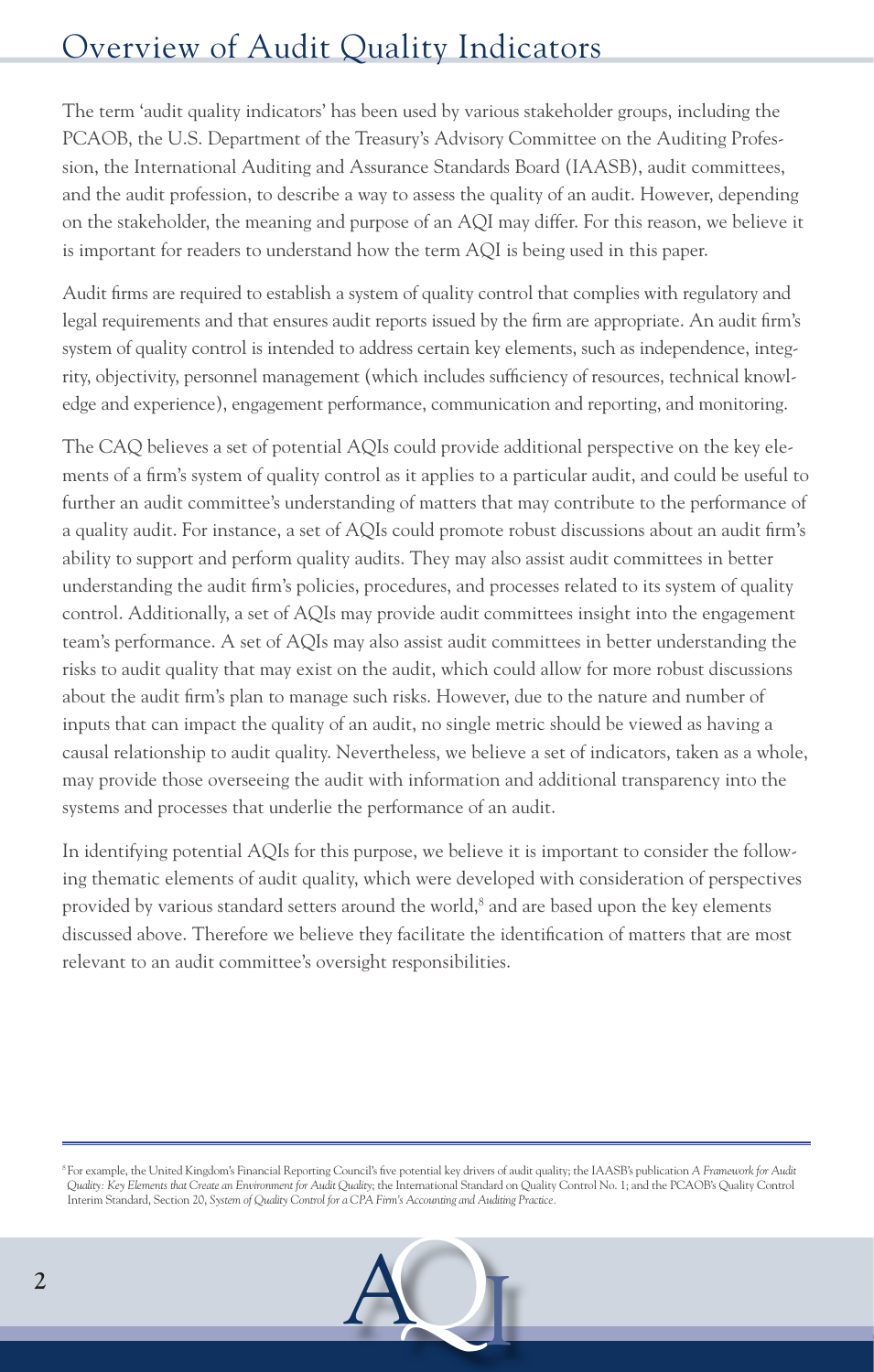# *Overview of Audit Quality Indicators (continued)*

- **1. Firm Leadership and Tone at the Top** The audit firm's leadership, through its tone at the top, emphasizes the importance of audit quality, adherence to professional standards, independence and objectivity, and holds itself accountable for the effectiveness of the audit firm's system of quality control.
- **2. Engagement Team Knowledge, Experience, and Workload** Professional staff are knowledgeable, experienced, and have sufficient time to perform quality audits.
- **3. Monitoring** Processes and controls are in place to assess audit engagement performance and the sufficiency of the audit firm's system of quality control and make any necessary changes.
- **4. Auditor Reporting** Reports are reliable, useful, and timely; auditor communications are effective.

Further, AQIs, like most evaluative data, are most effective when accompanied by a robust discussion (written or oral). Without these discussions, there is a risk that an AQI, or changes in an AQI over time, may not tell a complete story or could be misleading. For example, the fact that an engagement team is experiencing higher than expected overtime could reflect that they have encountered an unforeseen issue and are spending extra time in order to maintain high audit quality. Alternatively, it could mean that the team is overburdened, which could have an impact on audit quality. As a result, it is important to provide the appropriate context when communicating AQIs.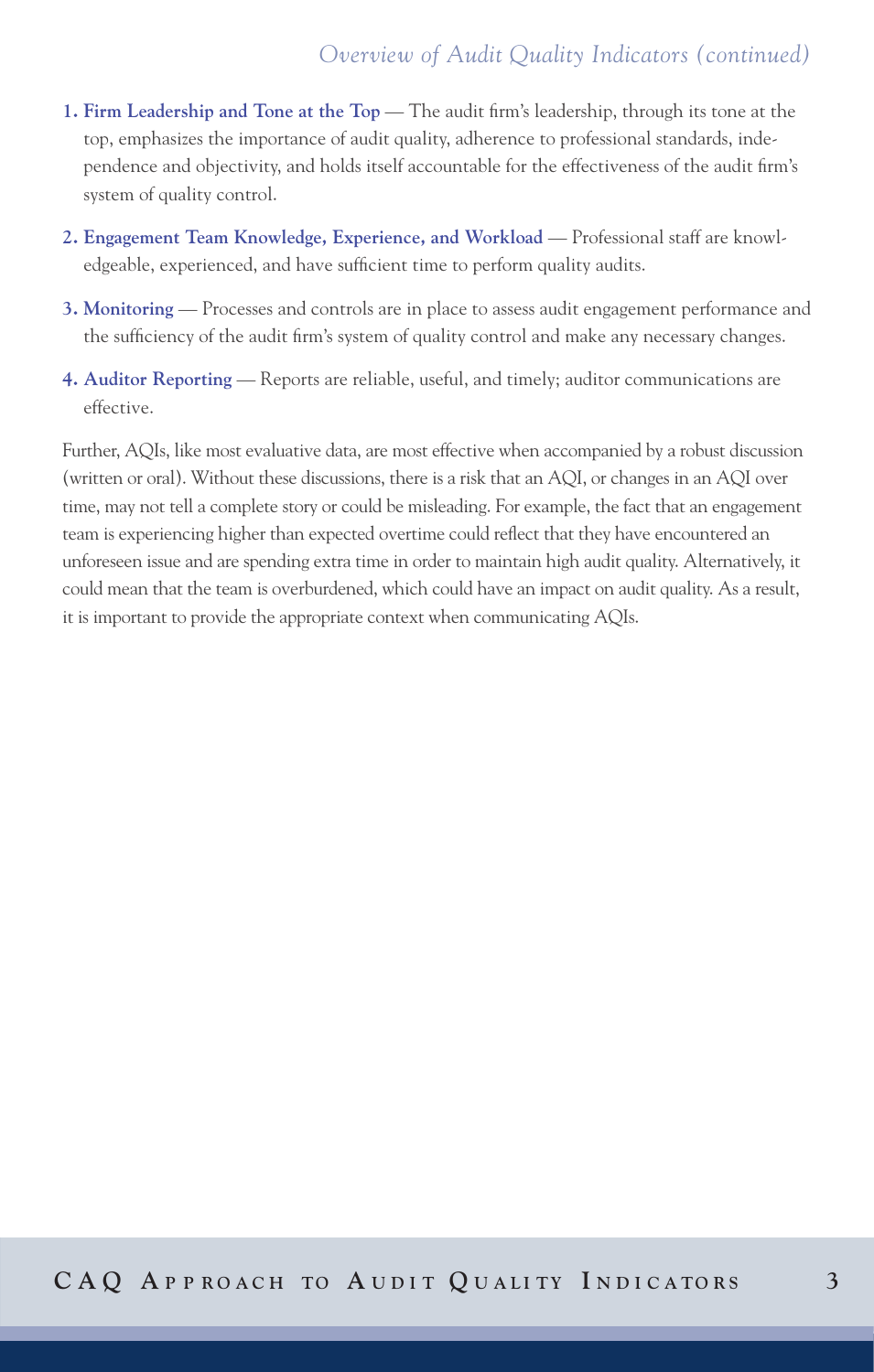# CAQ Approach to Communication of AQIs

Audit committees serve an essential role in corporate governance, by protecting investors through their oversight of a company's financial reporting process and the audit. The CAQ has developed a suggested approach to communicate potential AQIs that recognizes the role and responsibilities of audit committees and reinforces the importance of (and enhances the dialogue around) the auditor's communications with audit committees, by providing additional relevant information about the auditor and the audit. The CAQ's approach is focused on the communication of engagement-specific indicators, with firm-wide indicators included where they provide context or enhance an audit committee's understanding of engagement-specific matters. These communications are intended to supplement other communications already provided to the audit committee, including an auditor's required communications under professional standards,<sup>9</sup> as well as the audit quality and transparency reports (if issued by the audit firm). We believe that this approach is appropriate for the following reasons:

- 1. Focusing on communications with the audit committee will allow the AQIs to be discussed with those responsible for overseeing the independent audit.
- 2. Dialogue between the audit committee and the audit firm about AQIs could promote an active discussion on matters important to the execution of the audit, which could increase the audit committee's understanding of factors that may affect the quality of the audit, as well as enhance the audit committee's ability to evaluate actions that have been or may need to be taken. In addition, a robust dialogue can provide additional context with respect to the various measures, such as year-over-year changes, as well as provide further perspective on matters and their potential impact on the execution of the audit.
- 3. Enhanced communication through the use of AQIs at the engagement level could also drive actions that might help maintain or increase audit quality on an engagement, and may also assist audit committees in evaluating the effectiveness of the audit firm.

The CAQ believes the discussion of AQIs would occur on an annual basis — possibly in connection with the timing of the required communications that take place in conjunction with the planning of the audit — with updates provided throughout the audit cycle if significant changes occur in performing the audit. However, we anticipate the timing of these communications could vary, depending on the issuer's complexity and the timing of the audit cycle.

Further, under our proposed approach, we believe there should be flexibility in communicating the potential set of AQIs, as the nature and format should be tailored based upon the audit committee's information and reporting needs. The CAQ has prepared a communications document to provide an approach to engagement teams for communicating the identified set of potential AQIs to audit committees.10

<sup>10</sup> See, Appendix A: Potential Communication of AQIs.



<sup>9</sup> For example, PCAOB Auditing Standard No. 16, *Communications with Audit Committees*; S-X Rule 2-07; discussions required by listing standards, such as the NYSE which requires the discussion of inspections and reviews, which includes PCAOB inspection reports; PCAOB Rules 3524 pre-approval of certain tax services, 3525 pre-approval of non-audit services, and 3526 independence disclosure.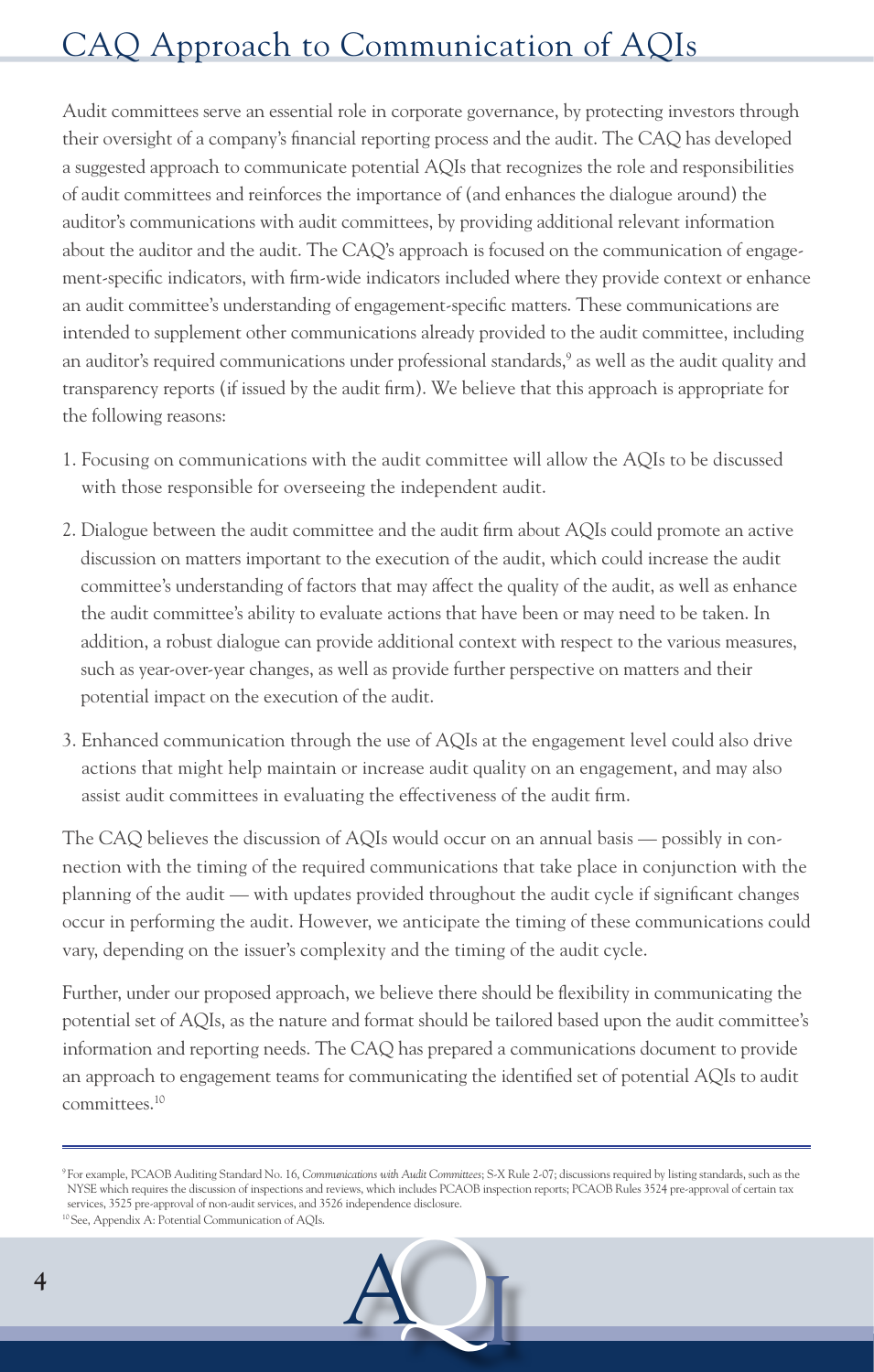In identifying a set of potential AQIs,<sup>11</sup> the CAQ considered a large number of indicators related to audit quality, including those referenced by other parties. For instance, the CAQ considered, the PCAOB's measures discussed at the May 2013 SAG meeting, indicators cited in academic research, and indicators suggested during the CAQ's discussions with various stakeholder groups (e.g., audit firms, regulators, investors, audit committees, and academics). The CAQ's AQI selection criteria<sup>12</sup> and consideration of the thematic elements of audit quality (discussed above) served as a basis for narrowing the larger population of indicators to a listing of potential AQIs that we believe could provide audit committees with a broader understanding of engagement teams, audit firms, and audit quality. Based upon these efforts, the CAQ has identified a set of potential AQIs that we believe, taken as a whole, could aid audit committees in their oversight of the audit. These AQIs will be the subject of upcoming pilot-testing and outreach efforts.

AQIs may primarily be quantitative in nature. However, as previously described, these indicators are more useful when supplemented by contextual qualitative narrative and dialogue between the auditor and the audit committee. Further, an understanding of an audit firm's system of quality control is important in providing appropriate context for the engagement-specific indicators presented to an audit committee. In providing this information, engagement teams could reference the audit firm's audit quality and transparency reports (if issued by the audit firm).

Finally, we expect the identification and evaluation of AQIs to be an evolutionary process that will require assessment and refinement in order to meet the needs of the changing business environment. For instance, refinement of the identified set of potential AQIs, including modifying indicators or eliminating indicators that no longer meet the selection criteria13 and replacing them with new indicators that do, will improve the quality assessment. We believe that such assessments should also include robust validation, including pilot testing, to provide evidence that the indicators are accomplishing the objectives set forth in the criteria noted above.

13 Ibid.

<sup>11</sup> See, Appendix B: Potential Set of AQIs Subject to the CAQ's Pilot-Testing Efforts.

<sup>12</sup> See Appendix C: The CAQ's AQI Selection Criteria.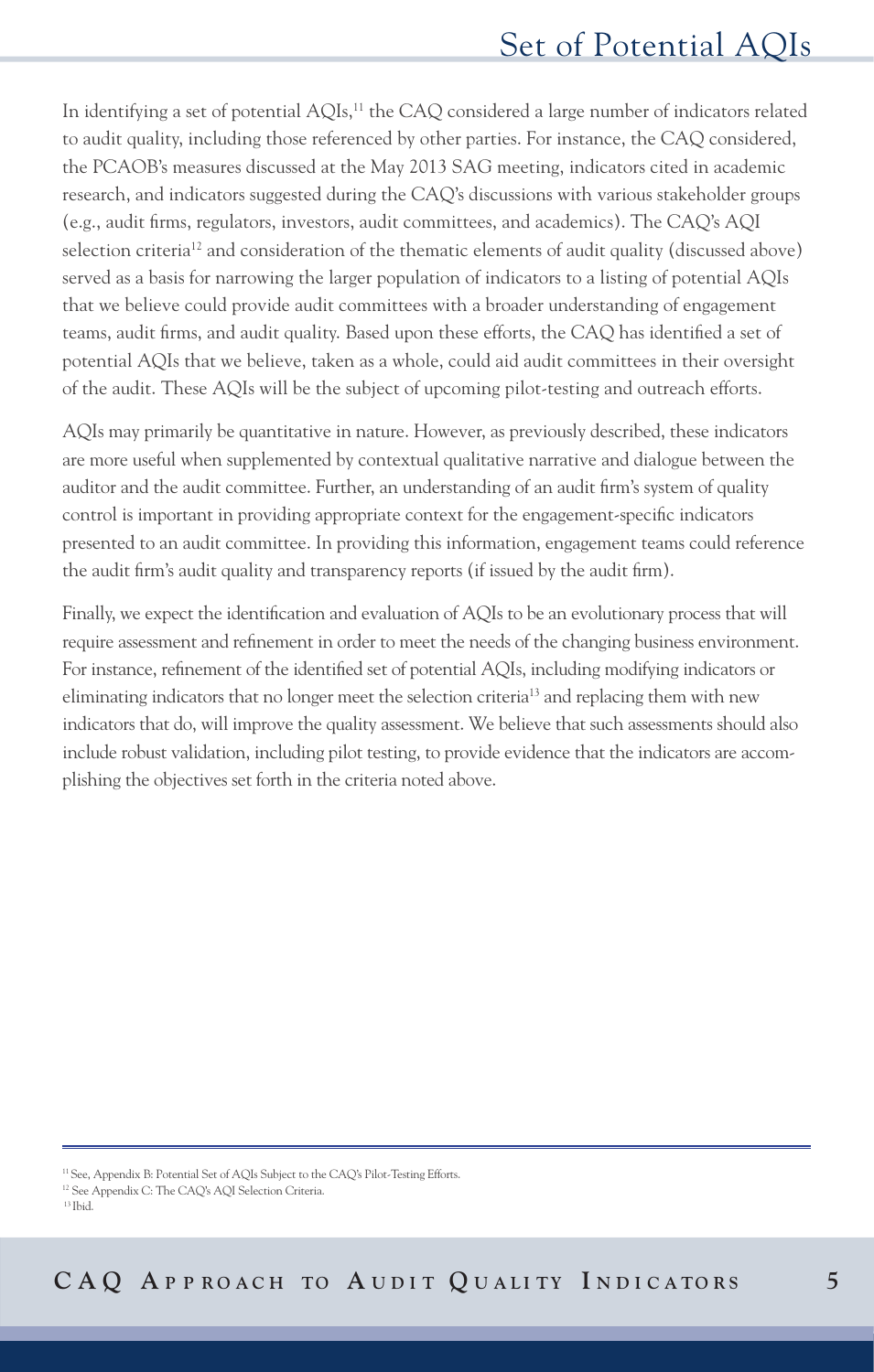# Pilot Testing

In the coming months, in coordination with certain of its member firms, the CAQ plans to subject the set of potential AQIs to pilot testing and to solicit additional feedback through outreach efforts. The objectives of these efforts are to identify any potential barriers to auditor preparation and communication and to assess the overall usefulness of the AQIs to audit committees. The pilot-testing initiative will allow for feedback from key members of the audit firms' national offices and engagement teams about the process of accumulating information and communicating it to audit committees, as well as from audit committees about whether this information is helpful in fulfilling their audit oversight responsibilities. Pilot testing will also enable the CAQ to form a perspective on the effort required to implement any changes to audit firms' internal reporting mechanisms to facilitate timely and consistent data gathering.

Further, understanding the benefits and challenges of producing and communicating indicators, including potential unintended consequences, will enable the CAQ to continue to refine the information to reflect those indicators that are most meaningful to the audit committee. The results of pilot testing could also provide meaningful guidance to engagement teams to promote greater consistency, as audit firms produce and communicate the indicators.

The CAQ's pilot-testing efforts will be performed in several phases throughout the 2014 audit cycle and will include presentation of comparative AQIs for the current year (2014 audit cycle) and prior year (2013 audit cycle). Although it is anticipated that engagement teams will coordinate these discussions with audit committees, we expect that the discussion may be performed in conjunction with other required communications during the 2014 audits. As we move forward with our pilottesting efforts, the CAQ plans to assess findings after each pilot-testing phase and evaluate the need for changes to the set of potential AQIs and suggested communication approach. The CAQ also anticipates sharing these findings, including enhancements to the set of potential AQIs (if any).

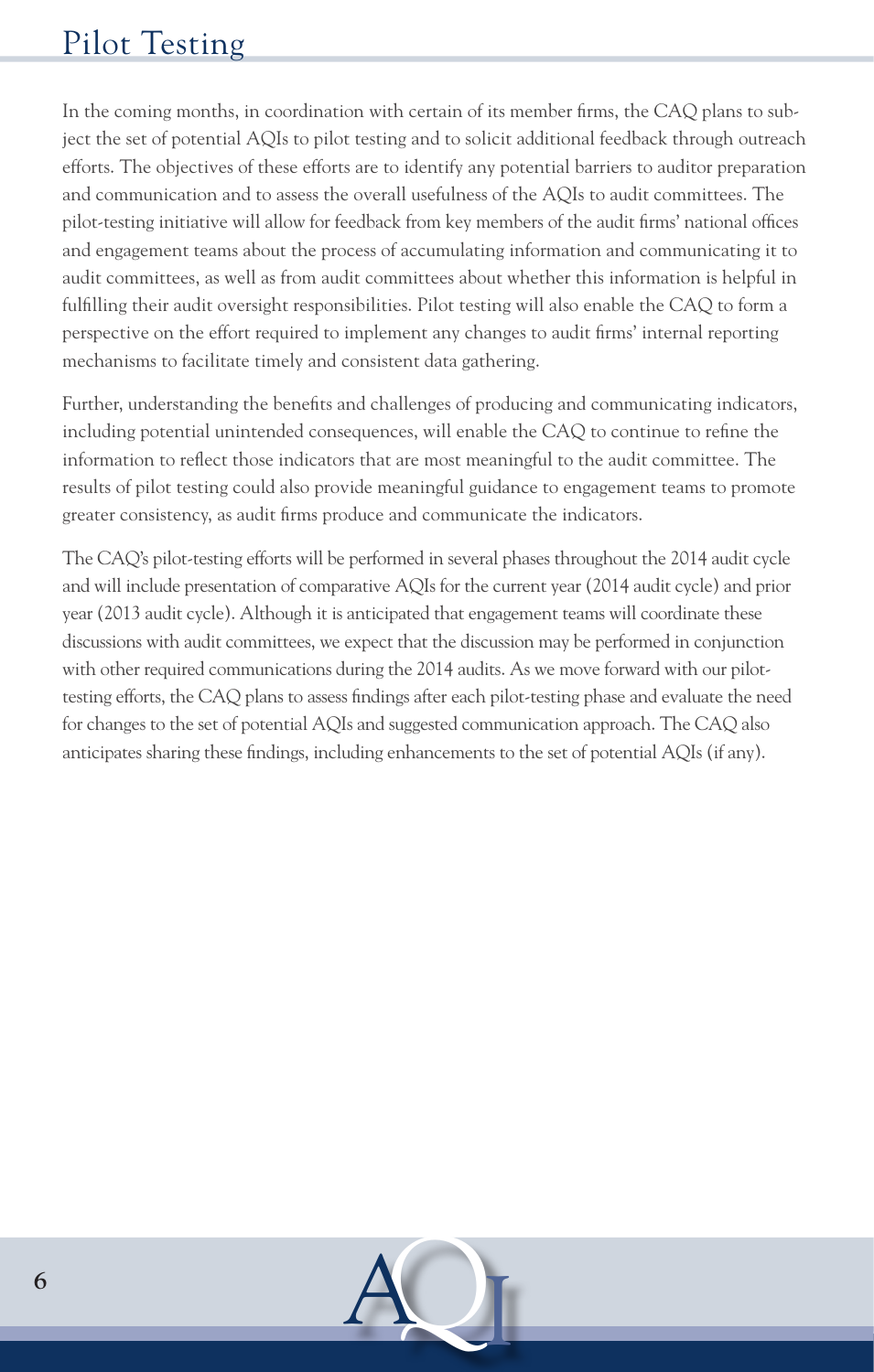The CAQ believes our approach to communicating a set of AQIs to audit committees focusing primarily on engagement-specific indicators, with firm-wide indicators included where they provide context or enhance an audit committee's understanding of engagement specific matters — will provide audit committees with a greater understanding of factors that may affect the quality of an audit. We believe these communications between the auditor and audit committee could lead to further opportunities to enhance audit quality. As the CAQ commences pilot testing of the proposed approach outlined in this paper, we will continue to refine our thinking on the identified set of potential AQIs.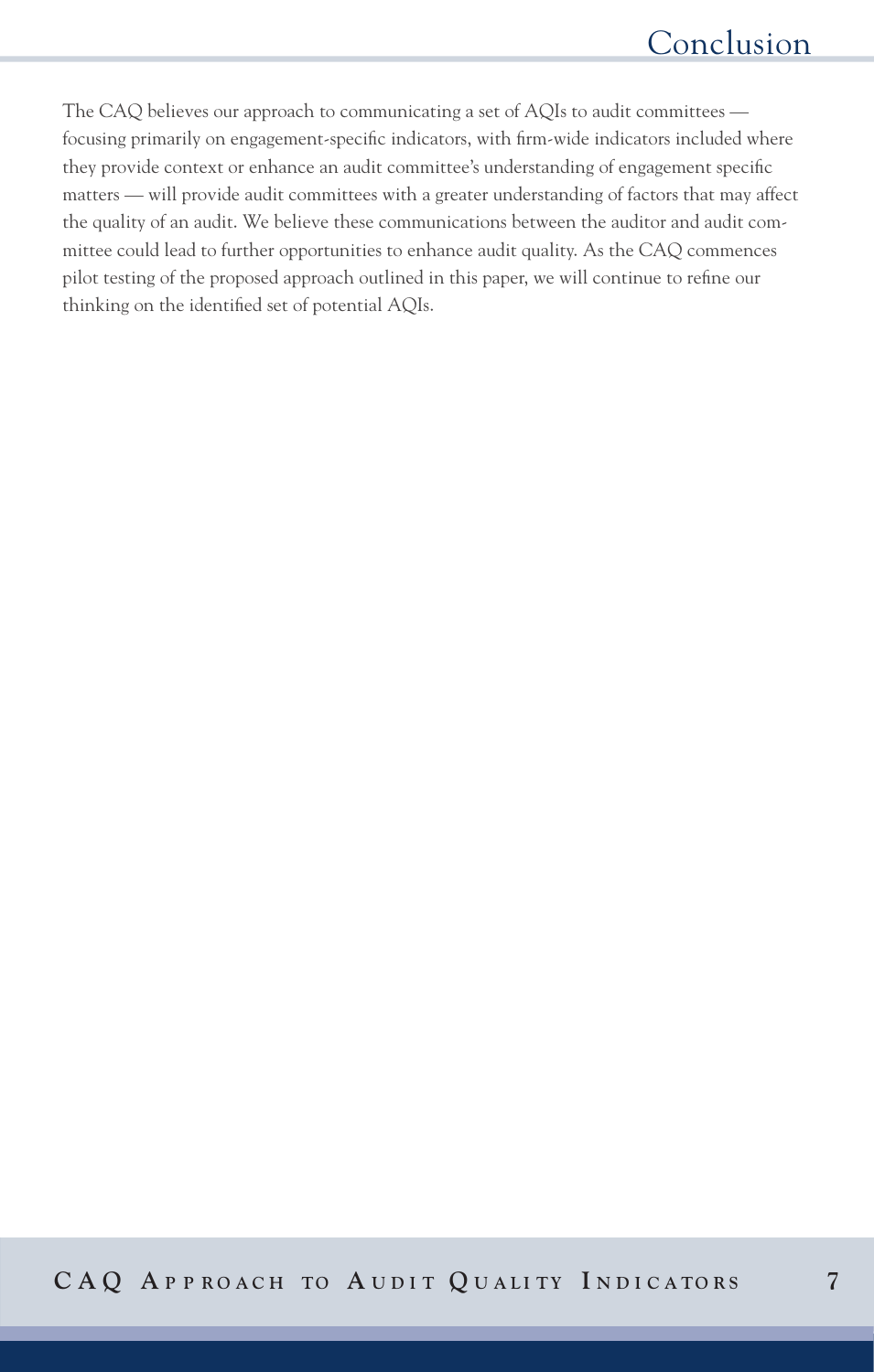# Appendix A: Potential Communication of AQIs

The purpose of this appendix is to highlight the CAQ's rationale for including this set of measures as potential AQIs. The appendix also provides suggested quantitative and qualitative information for engagement teams to consider in their AQI discussions with audit committees. However, the form of these communications is intended to be flexible and should be tailored to meet the individual needs of each audit committee.

# **I. Firm Leadership and Tone at the Top**

## *Rationale for Including as a Potential AQI*

The audit firm's leadership, through its tone at the top, emphasizes audit quality and holds itself accountable for the audit firm's system of quality control.

# *Quantitative or Qualitative Information*

The engagement team discussions with the audit committee could include an overview of the audit firm's audit quality and transparency reports on how it emphasizes audit quality, through its tone at the top. The manner in which the audit firm's leadership measures the effectiveness of such messaging (for example through an employee survey) on a firm-wide basis could also be included, as engagement-specific information may not be available.

Engagement teams could also communicate how the audit firm's tone at the top influences and reinforces audit quality at the engagement level. For example, this might include discussion of firm-wide and local communications and training that include among others, quality best practices or lessons learned from prior inspection results.

# **II. Engagement Team Knowledge, Experience, and Workload**

The knowledge, experience, and workload of the audit engagement partner and certain other members of the engagement team are important elements in the execution of an audit. It is the responsibility of the engagement partner to determine that, collectively, the engagement team has the appropriate experience and competencies, and that specialists are engaged, as needed. The level of detail that may be provided on changes in the composition of the engagement team is dependent on the audit committee's needs and expectations, size of the engagement team, and other considerations.

# **A. Knowledge and Experience of Key Engagement Team Members**

# *Rationale for Including as a Potential AQI*

 The collective knowledge and experience of the engagement team is important for achieving audit quality. These indicators are intended to help an audit committee understand the structure of the engagement team and illustrate certain information relative to the knowledge, relevant experience (such as auditing complex group structures or other companies in a similar industry) and the tenure of key engagement team members.

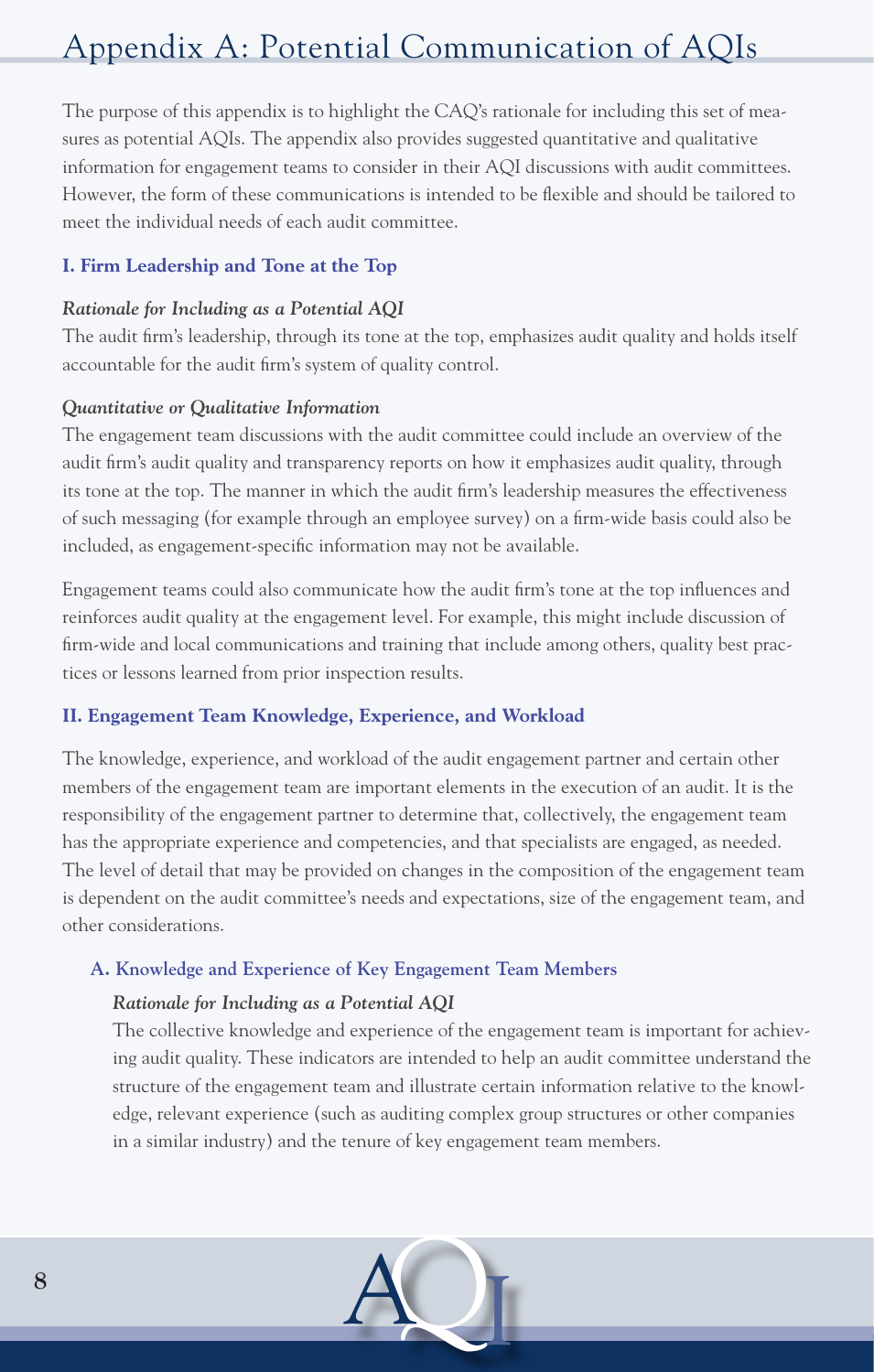#### *Quantitative and Qualitative Information*

In communicating with audit committees on this topic, engagement teams may consider:

- Focusing on the experience levels of key engagement team members (e.g., the engagement partner(s), manager(s), and the engagement quality reviewer [EQR]).
- Measures of experience that may be most relevant to the specific engagement, such as:
	- o Years on the engagement
	- o Years of industry experience relevant to the audit engagement. For instance, for a financial services audit engagement, years of financial services experience for each key engagement team member.
	- o Years with the audit firm
	- o Years at present level

#### **B. Audit Firm Training Requirements**

#### *Rationale for Including as a Potential AQI*

Partners and staff continuously enhance their technical expertise through periodic training.

#### *Quantitative and Qualitative Information*

 In communicating with audit committees, engagement teams may consider including measures or information that provide insight into the audit firm's training requirements (which are often in excess of minimum professional requirements), focusing in particular on the relevant training of key engagement team members. Also, if key members of the engagement team are not in compliance with the audit firm's continuing education requirements, such exceptions may be communicated, including whether any remedial action is being taken.

 To the extent the issuer is in a highly specialized industry, engagement teams may communicate their approach for determining that appropriate industry knowledge is obtained (e.g., attendance at audit firm industry training courses, external industry conferences).

#### **C. Trends in Engagement Hours and Related Timing**

#### *Rationale for Including as a Potential AQI*

The extent, distribution, and timing of audit hours can be important to achieving audit quality.

#### *Quantitative and Qualitative Information*

The audit committee communication may incorporate appropriate measures of the following:

- Audit hours by various levels, including partner(s), manager(s) and staff (e.g., percentage of planned hours for current year and actual audit hours for prior year)
- Changes in audit hours between years (i.e., comparing current year planned hours to prior year actual hours)
- The breakdown of audit hours incurred by phase of the audit cycle, particularly the allocation between planning and execution/completion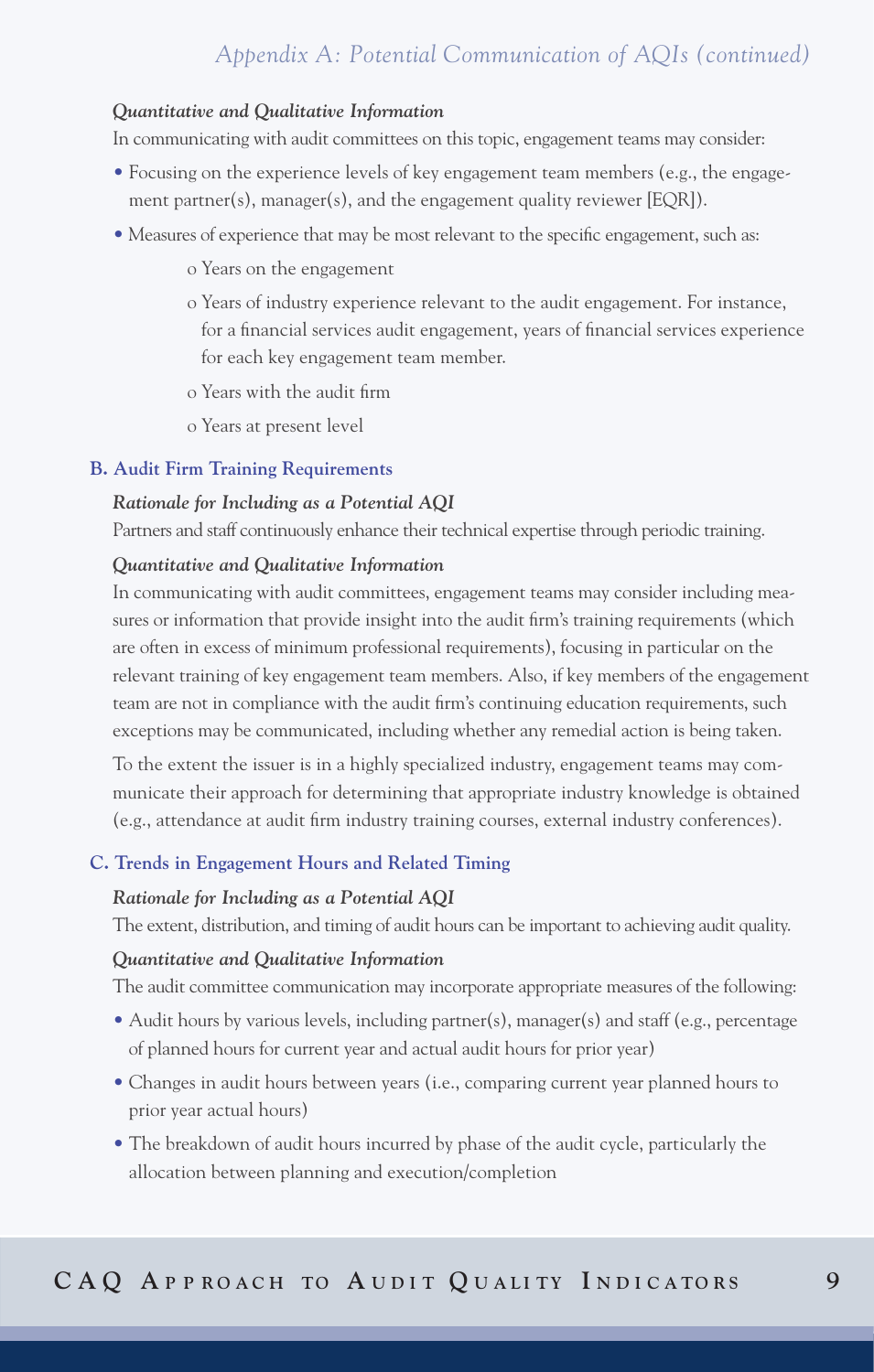Engagement teams may focus their discussions with audit committees on significant changes year-over-year and share their perspectives on the timing of the activities undertaken during the course of the audit. If the information on trends in total engagement hours has been provided as part of the fee discussion, the engagement teams may also reference such communication.

## **D. Allocation of Resources by Significant Risk Areas**

## *Rationale for Including as a Potential AQI*

 The communication of significant risks identified during the auditor's risk assessment is already an important attribute in the auditor's discussion of the overall audit strategy with the audit committee.14 This AQI is intended to provide further insight and context into the identified significant risk areas.

## *Quantitative and Qualitative*

 Engagement teams could discuss with the audit committee the planned allocation of resources associated with significant risk areas for the current year audit, as well as the actual allocation to the prior year audit. The engagement team's discussion with the audit committee could focus on: (a) an explanation of the nature and significance of the areas identified as significant risks; (b) a review of significant changes in these risks year-over-year; and (c) perspectives on overall audit strategy to be undertaken for each significant risk area based on the current year audit, which may include the use of a specialist based on the nature and complexity of each significant risk area. This discussion could cross-reference other communications with the audit committee and the Specialist and National Office Personnel Involvement AQI below.

# **E. Specialists and National Office Personnel Involvement by Significant Risk Areas**

# *Rationale for Including as a Potential AQI*

 The use of a specialist(s) and/or consultation with the national office may be warranted, based on consideration of the significant risk areas associated with the engagement, and the nature and complexity of information, data or assertions to be audited. This AQI provides insight into the depth of specialists' involvement within these risk areas and contributes to an audit committee's understanding of the team's composition, competencies, and audit firm policies.15

# *Quantitative and Qualitative Information*

The engagement team's discussion with the audit committee could include:

 • The number of hours or percentage of audit hours expected to be incurred by specialists or national office personnel by significant risk area, including a comparison of the prior year audit.

<sup>&</sup>lt;sup>15</sup> Consistent with AU 336, Use of a Specialist, paragraph 1, a specialist is a person (or firm) possessing special skill or knowledge in a particular field other than accounting or auditing.



<sup>14</sup> See, Paragraph 9, PCAOB Auditing Standard No. 16*, Communications with Audit Committees.*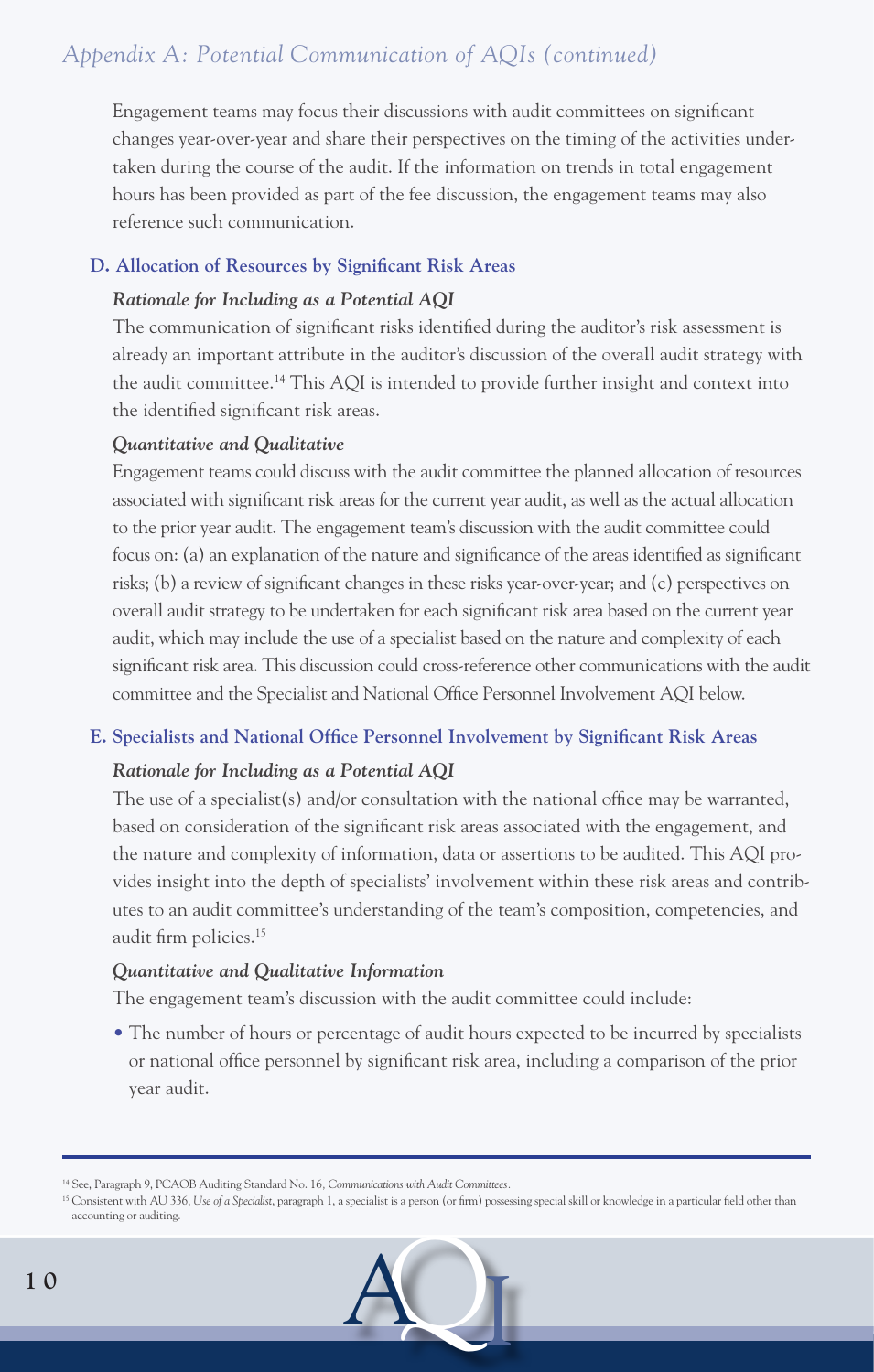• In instances where an outside specialist assisted in the audit, an engagement team's discussions could focus on the fees paid to the specialist, possibly in relation to total audit fees.

 The engagement team's discussion with the audit committee could focus on the nature of the issues expected to be encountered and planned level of specialist involvement in the audit by significant risk areas (as applicable), in comparison to the prior year. Other specialist information (such as years on the engagement, years with the audit firm or relevant certifications) could also be shared.

 The CAQ acknowledges that not all audit firms maintain a national office structure and such consultations are difficult to anticipate in advance; however, to the extent issues requiring consultations are identified early (such as an anticipated consultations on a revenue testing approach) engagement teams may consider communicating these anticipated consultations to audit committees. The engagement team may also refer to the audit firm's audit quality and transparency reports for a description of the audit firm's specialist network and national office resources, if applicable.

#### **F. Key Engagement Team Members' Workloads**

#### *Rationale for Including as a Potential AQI*

 Workload related indicators could assist audit committees in better understanding whether engagement teams have appropriate time to perform the audit, review and supervise the audit work, and address difficult issues, if and when they arise. Key engagement team members usually work on a number of audits, some with similar reporting timetables. This can lead to concentrated periods of activity. Key engagement team members also have additional responsibilities (such as recruiting, practice development and technical or management roles). A workload AQI may, therefore, be a good indicator of partner(s)' and manager(s)' capacity to effectively supervise the audit, review the work of subordinates, and execute audit procedures.

#### *Quantitative and Qualitative Information*

 Workload levels for key engagement team members could be communicated in a number of ways, such as:

- Average number of hours (current year planned and prior year actual) for each key member, possibly indicating the split between client and non-client activities, if desired.
- Providing workload information in relation to a standard workload by level (determined by the audit firm) or the total number of hours available in a year, based on a 40-hour work week (2,080).
- Workload levels in excess of a standard workload by level (40-hour work week or comparable level determined by the audit firm) and anticipated excess during the current year compared to workload in prior year, focusing either on full-year totals or on excess during the critical period of completion of audit procedures and sign-off.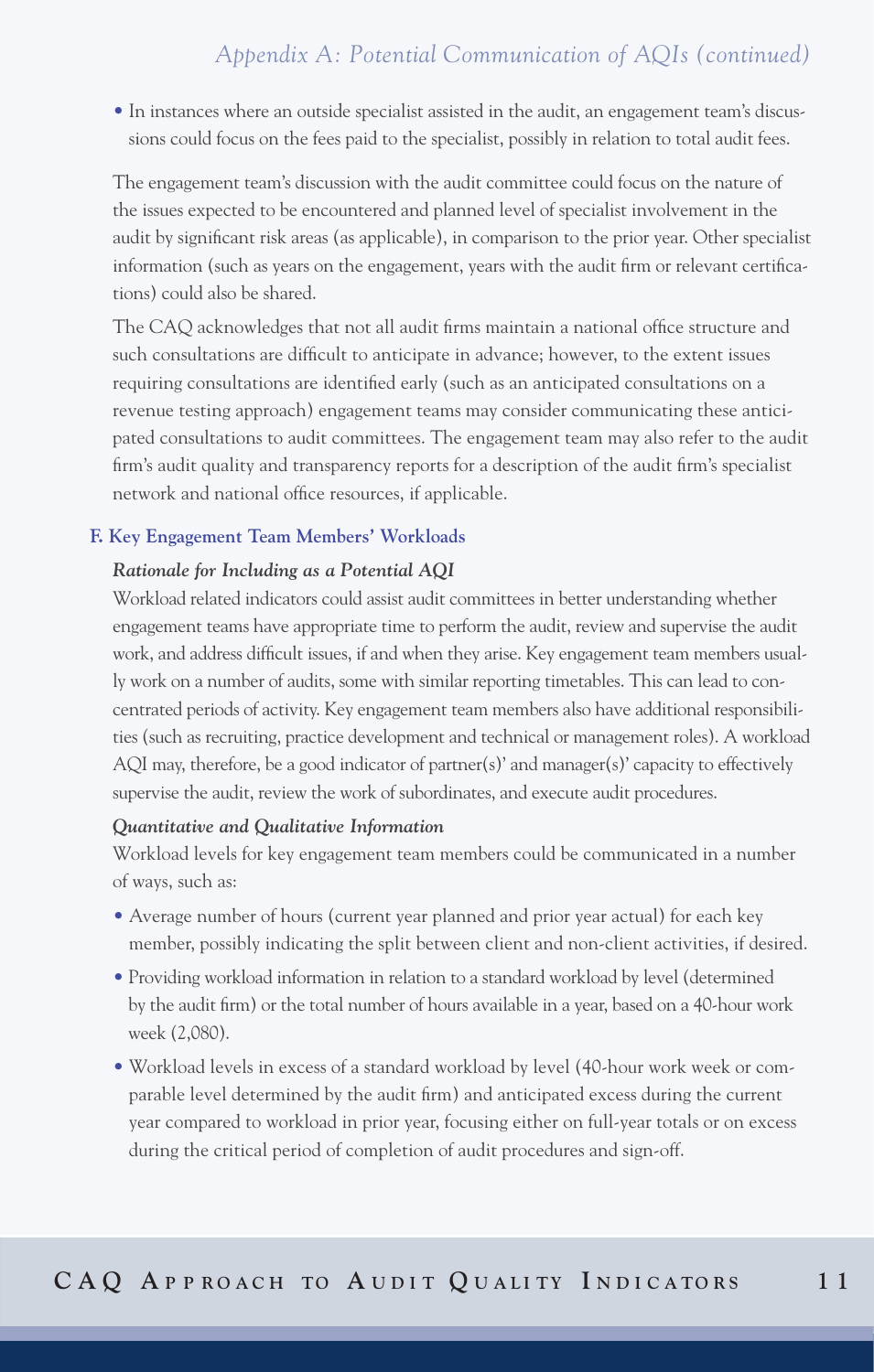The engagement team's discussion with the audit committee could focus on the key engagement team members' workloads and how possible time conflicts have been or will be managed.

## **III. Monitoring**

# *Rationale for Including as a Potential AQI*

Compliance with professional standards in the execution of an audit is partially assessed through inspection processes conducted by the PCAOB and the audit firm, although such assessments may not lend themselves to extrapolation to the population of audits as a whole due to the criteria used to make inspection selections. To inform auditor communications to audit committees regarding inspections and quality control improvement, consideration should be given to the PCAOB's August 1, 2012 Release (No. 2012-003). The Release specifically identifies topics audit committees may wish to discuss with auditors in order to gain a better understanding of PCAOB inspections of audit firms. The CAQ also has developed a practice aid to assist engagement teams with discussing inspection findings with an audit committee.<sup>16</sup>

# *Quantitative and Qualitative Information*

Communications with the audit committee regarding audit deficiencies identified by a PCAOB or internal inspection of the issuer's audit engagement could describe the nature of the finding(s), including the audit procedures considered to be either omitted or insufficient, the audit firm's perspective on the issues identified, the nature and extent of any additional audit procedures that were performed to address the respective deficiency and the planned effect on the current year audit.

# **A. Internal Quality Review Findings**

 Engagement teams could consider broadly discussing the matters identified during the firm-wide internal quality review program. Those findings are an indicator of audit quality that may be of interest to the audit committee and may serve to indicate the areas where audit quality could be improved practice-wide. The engagement team may reference the audit firm's quality and transparency reports (if applicable) for a description of the audit firm's internal inspection program, including how often each individual partner is inspected or the percentage of engagements inspected in the recent fiscal year.

 If the engagement has been subjected to an internal inspection, the discussion could focus on the findings that required additional audit procedures and the planned effect on the current year.

### **B. PCAOB Inspection Findings**

 The engagement team could notify the audit committee if that issuer's audit engagement is selected or was selected in the prior year for PCAOB inspection, rather than wait for the subsequent issuance of the inspection report. Engagement teams could also keep the audit

<sup>16</sup> See, CAQ' Practice Aid, *Discussions with Audit Committees About Inspection Findings and Quality Control Matters.*

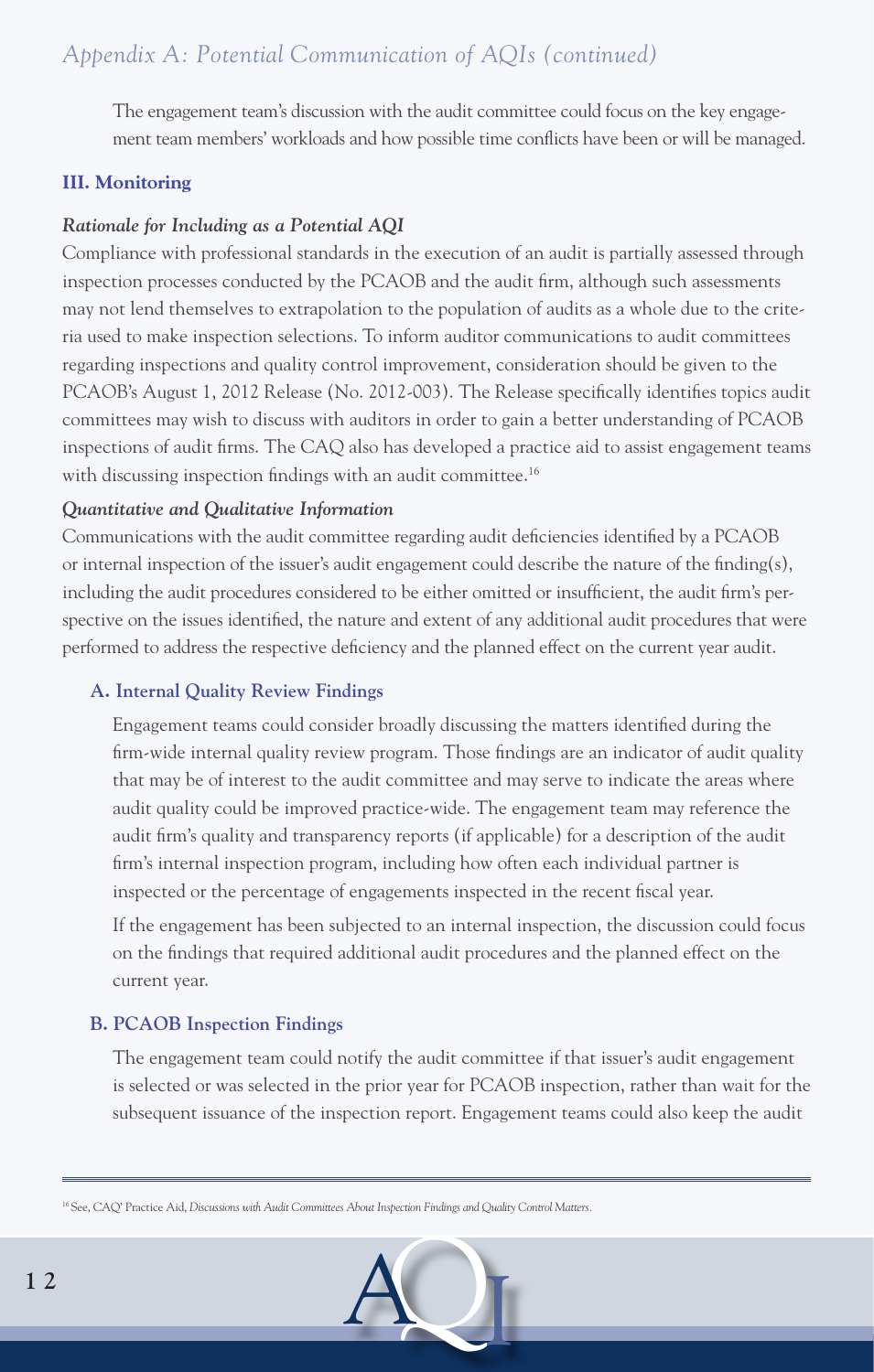committee informed of the progress of that inspection up to and through issuance of the final inspection report.

 In addition to information on the specific results of an inspection of an issuer's audit engagement, the engagement team may also consider whether an audit committee would benefit from receiving information about trends in the results of PCAOB inspections of the entire audit firm, including:

- Number of engagements inspected
- Number of inspections with Part I comments
- Percentage of inspections with Part I comments
- Common issues/themes in Part I comments

 An audit committee can obtain useful information about whether such trends may affect the issuer's current year audit (e.g., are the common findings or issues relevant to the audit?). The engagement team may also share its view of the audit firm's efforts to understand potential causes of deficiencies and any remediation plans being undertaken, including changes to the audit firm's system of quality control.

 Engagement teams may also evaluate whether local regulatory inspections of component teams not discussed in this document should be communicated to the audit committee. Such evaluations should consider confidentiality restrictions, if any.

#### **IV. Auditor Reporting**

#### **A. Reissuance Restatements and Withdrawn Auditor's Reports**

#### *Rationale for Including as a Potential AQI*

 The level of reissuance restatements of previously issued financial statements by public companies and instances where the auditor has withdrawn its previously issued report on internal controls over financial reporting (ICFR) is considered by some to be a potential indicator of audit quality.

#### *Quantitative and Qualitative Information*

An auditor's discussion with the audit committee could focus on:

- Firm-level trends of:
	- o Reissuance restatements of financial statements
	- o Withdrawal of previously issued ICFR reports
- Common themes/issues in restatements and withdrawn ICFR reports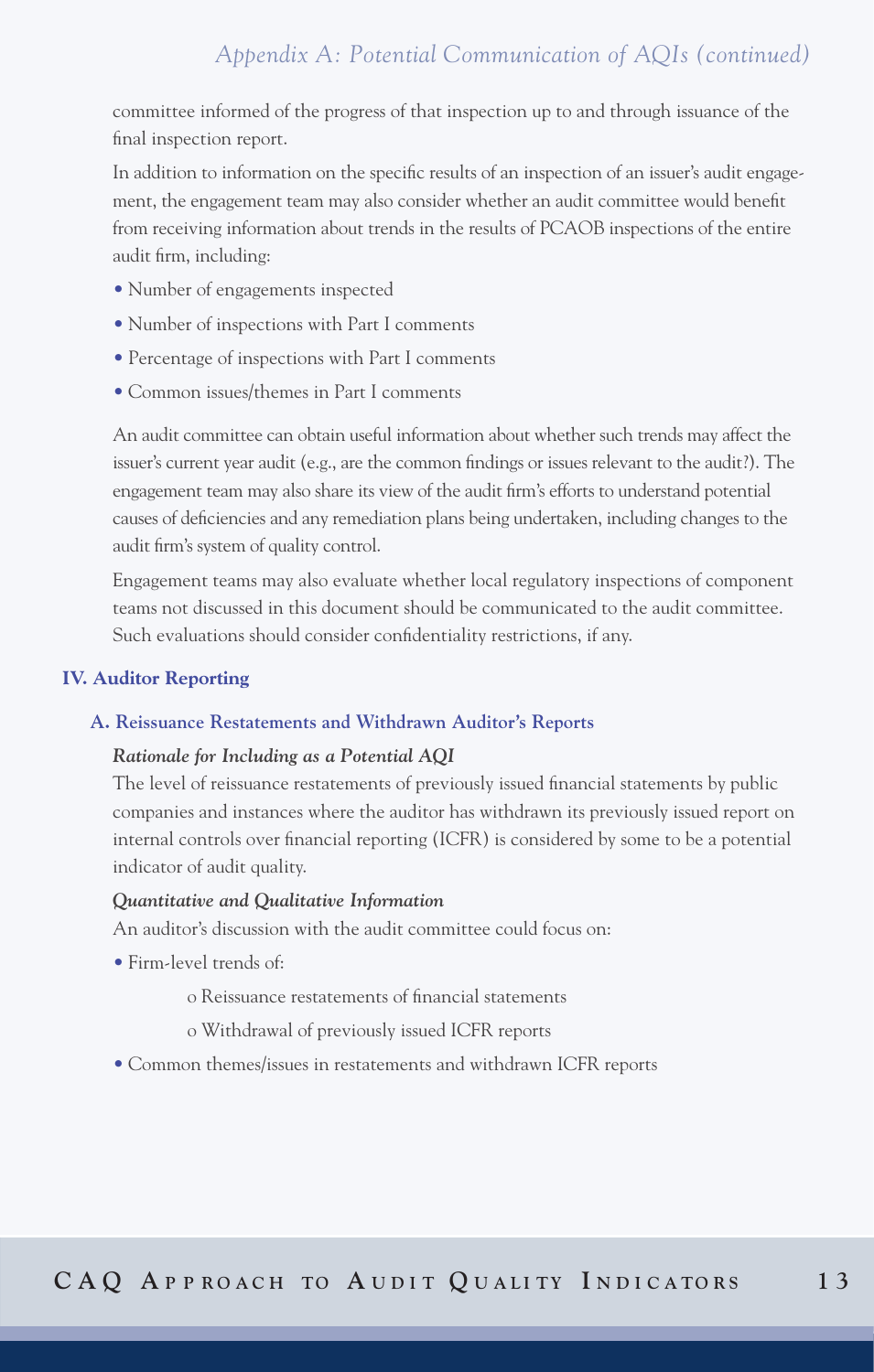# Appendix B: Potential Set of AQIs Subject to the CAQ's Pilot-Testing Efforts

The purpose of this appendix is to identify the CAQ's set of potential AQIs that will be included in the pilot-testing efforts.

# **I. Firm Leadership and Tone at the Top**

• Overview of how the audit firm's leadership, through its tone at the top, emphasizes audit quality and holds itself accountable for the audit firm's system of quality control

# **II. Engagement Team Knowledge, Experience, and Workload**

- **A. Knowledge and Experience of Key Engagement Team Member**s (e.g., engagement partner(s), manager(s), and  $EQR(s)$ )
	- Years on the engagement
	- Years of industry experience, relevant to the audit engagement (for instance, for a financial services audit engagement, years of financial services experience for each key engagement team member)
	- Years with the audit firm
	- Years at present level

# **B. Audit Firm Training Requirements**

- Discussion of the audit firm's training requirements
- Communication of the engagement team's non-compliance with the audit firm's training requirements or other standards (if any), and related remediation actions

# **C. Trends in Engagement Hours and Related Timing**

- Audit hours by various levels, including partner(s), manager(s) and staff (e.g., percentage of planned hours for current year and actual audit hours for prior year)
- Changes in audit hours between years (i.e., comparing current year planned hours to prior year actual hours)
- The timing of audit hours, particularly the allocation between planning and execution/ completion

# **D. Allocation of Resources by Significant Risk Areas**

• Planned and actual allocation of resources associated with significant risk areas

# **E. Specialists and National Office Personnel Involvement by Significant Risk Areas**

 • The number of hours or percentage of audit hours expected to be incurred by specialists or national office personnel, including a comparison to the prior year audit

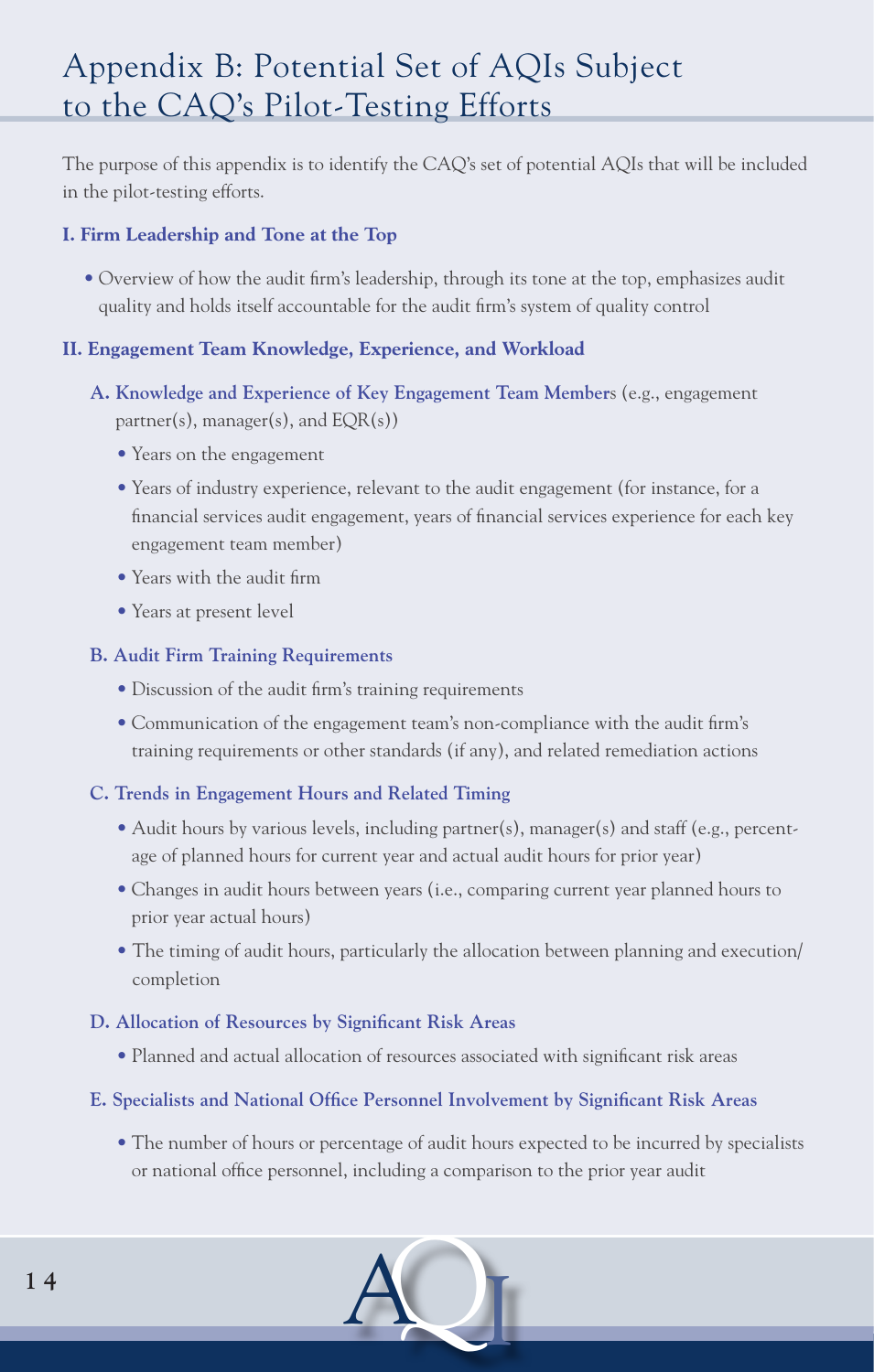• Explanations regarding the nature of the issues expected to be encountered and the types of specialist engaged in comparison to the prior year audit

### **F. Key Engagement Team Members' Workloads**

- Average number of hours (planned for the current year audit and actual hours for prior year audit) for each key member, possibly indicating the split between client and non-client activities, if desired
- Providing workload information in relation to a standard workload by level (determined by the audit firm) or the total number of hours available in a year based on a 40-hour work week (2,080)
- Workload levels in excess of a standard workload by level (40-hour work week or comparable level determined by the audit firm) and anticipated excess during the current year compared to workload in prior year, focusing either on full-year totals or on excess during the critical period of completion of audit procedures and sign-off

## **III. Monitoring**

## **A. Internal Quality Review Findings**

- Broadly discuss the matters identified during the firm-wide internal quality review program
- If the engagement has been subject to an internal inspection, discuss review findings that required additional audit procedures and their impact on the planned current year audit

# **B. PCAOB Inspection Findings**

- If the engagement has been subject to a PCAOB inspection, discuss inspection findings (if any) and the impact these findings would have on the current year audit
- Trends in firm-wide PCAOB inspection results, including:
	- o Number of engagements inspected
	- o Number of inspections with Part I comments
	- o Percentage of inspections with Part I comments
	- o Common issues/themes in Part I comments
- Views on the audit firm's efforts to understand potential causes of deficiencies and any remediation plans being undertaken, including changes to the audit firm's system of quality control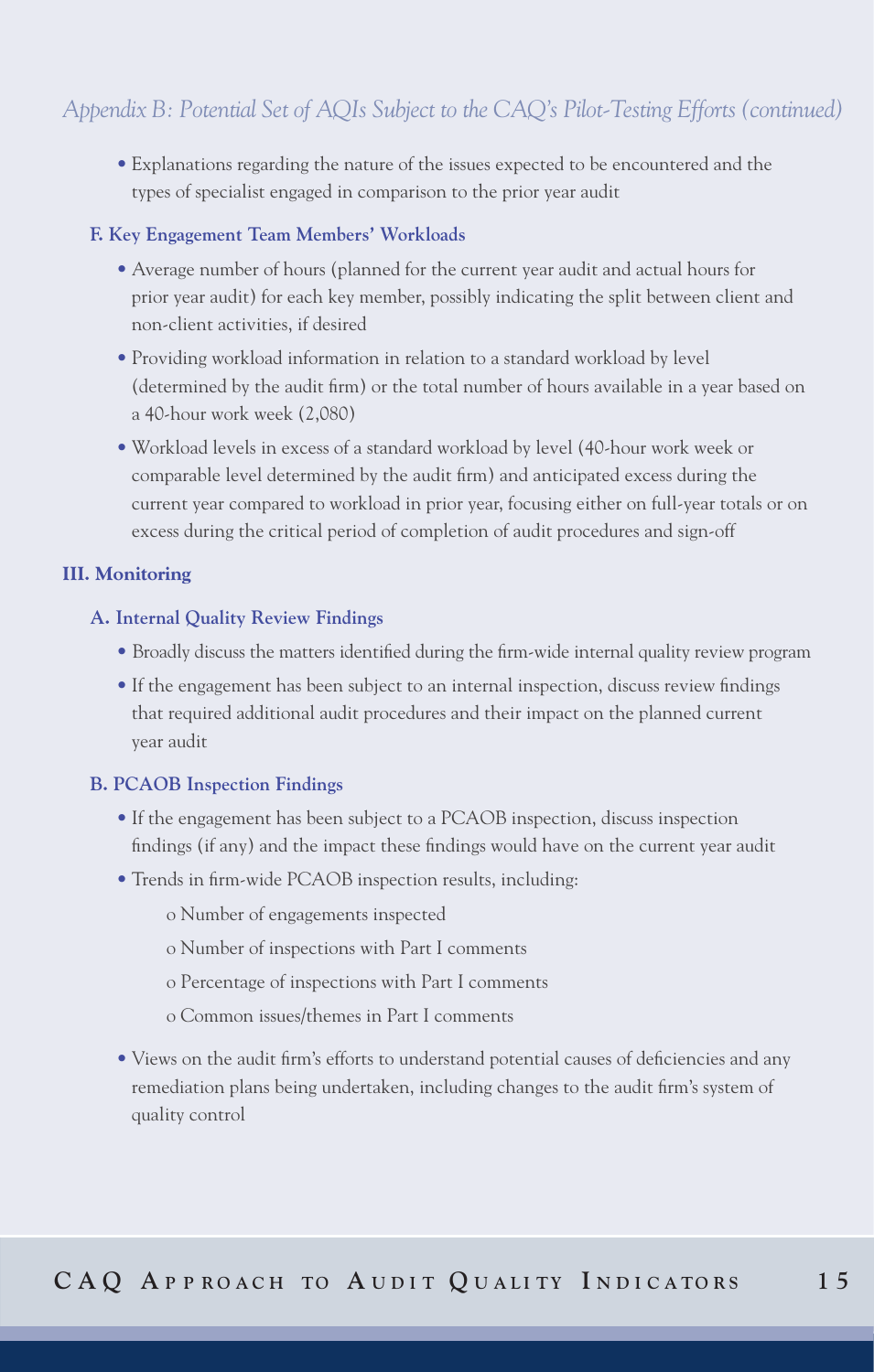# **IV. Auditor Reporting**

- **A. Reissuance Restatements and Withdrawn Auditor's Reports**
	- Focus on firm-level trends of
		- o Reissuance restatements of financial statements
		- o Withdrawal of previously issued ICFR reports
	- Common themes/issues in restatements and withdrawn ICFR reports

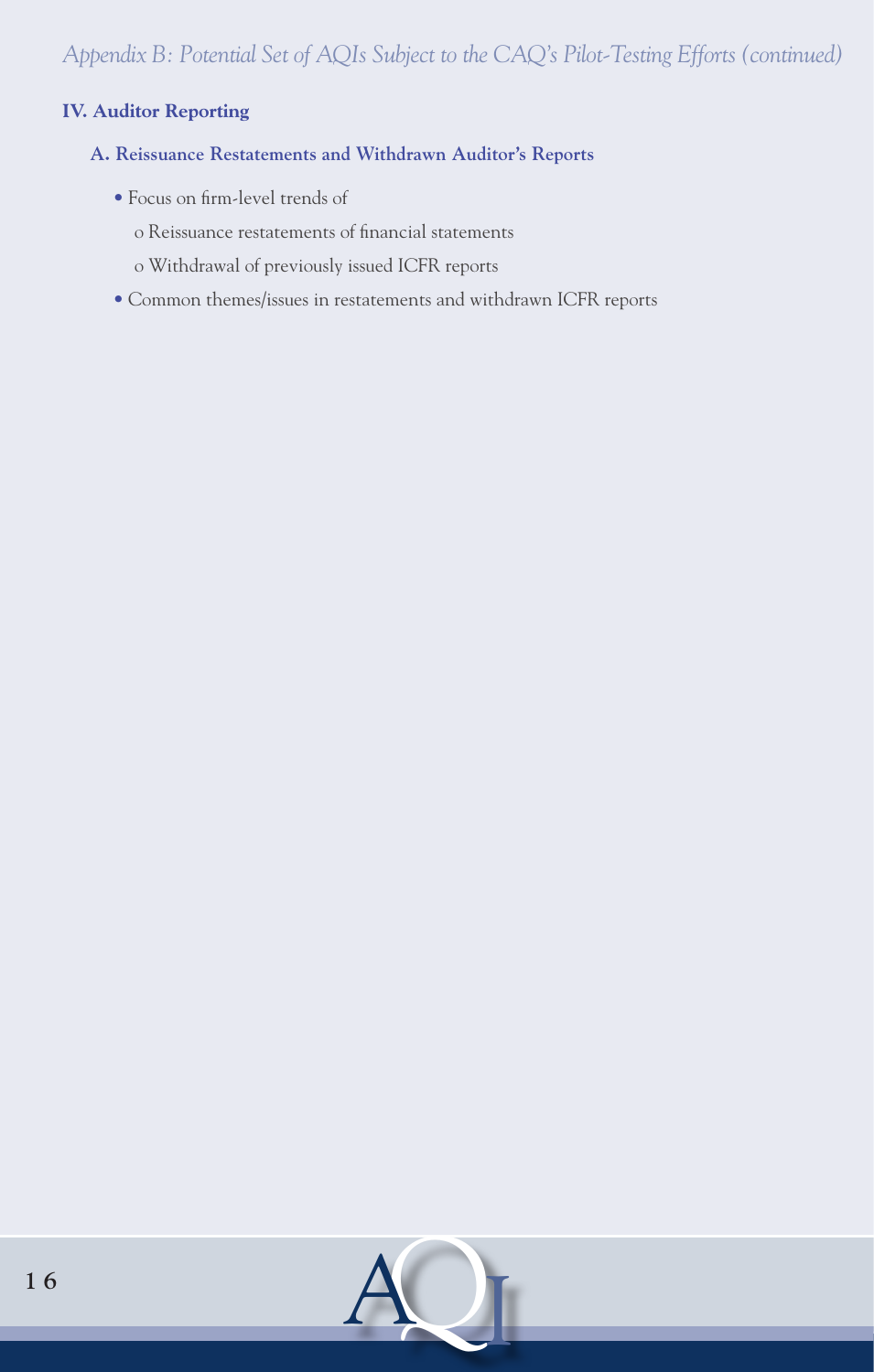# Appendix C: The CAQ's AQI Selection Criteria

This appendix illustrates the CAQ's AQI selection criteria and their related categorization into essential criteria (that all indicators should meet), important criteria (that should be strongly consider), and collective criteria (that the collective set of indicators should meet). These criteria were used to identify a set of potential AQIs to communicate with audit committees.

| <b>Essential</b><br><b>Criteria</b>  | • Convey information that has value/utility to audit committees<br>. Measure an input or output related to an element of the audit<br>quality framework<br>• Avoid or minimize unintended negative consequences (i.e., evaluation of the<br>indicator would not lead to actions that are contrary to audit quality, result in<br>misplaced priorities, or are costly without commensurate benefit) <sup>17</sup><br>• Be scalable to audit firms of different sizes <sup>18</sup> |
|--------------------------------------|-----------------------------------------------------------------------------------------------------------------------------------------------------------------------------------------------------------------------------------------------------------------------------------------------------------------------------------------------------------------------------------------------------------------------------------------------------------------------------------|
| <b>Important</b><br><b>Criteria</b>  | . Be capable of consistent measurement over time<br>. Information can be captured without unduly significant efforts<br>• Be objective and quantifiable                                                                                                                                                                                                                                                                                                                           |
| <b>Collective</b><br><b>Criteria</b> | • Help narrow, or at least not further exacerbate, any existing expectation gaps<br>• Address all important elements of the audit quality framework<br>. Be supported by an accompanying narrative that provides the context for<br>consideration of audit quality indicators                                                                                                                                                                                                     |

<sup>17</sup> Such criterion was discussed during one of the break-out sessions held at the PCAOB's October 2008 Standing Advisory Group (SAG) meeting where feasibility of AQIs was explored. See, the PCAOB's SAG Meeting Archives: October 22 – 23, 2008.

18 Ibid.